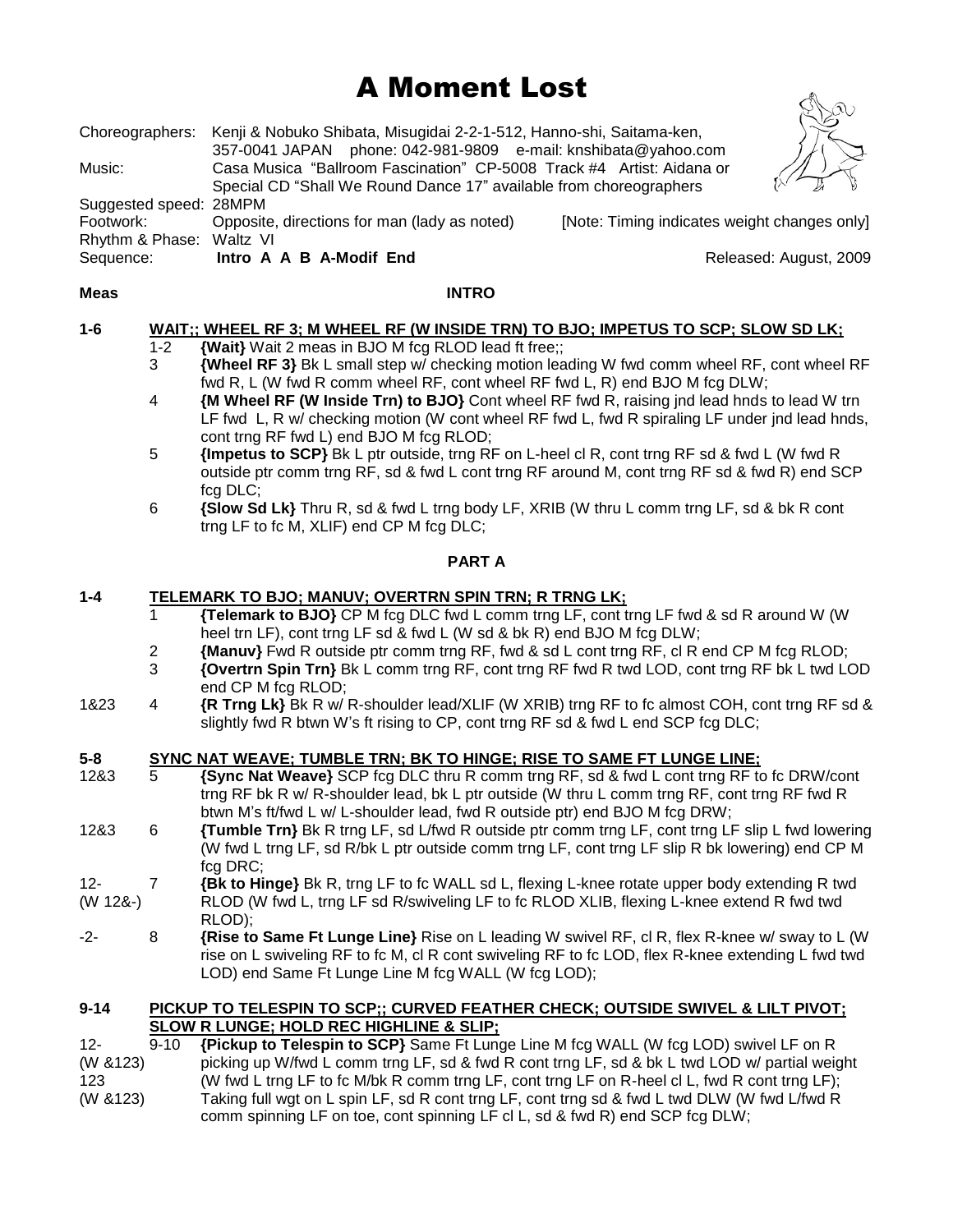# **PART A (cont'd)**

- 11 **{Curved Feather Check}** Thru R comm curving RF, sd & fwd L cont curving LF w/ L-shoulder lead, fwd R outside ptr w/ checking motion (W thru L comm trng RF, cont trng RF sd & bk R, bk L ptr outside w/ checking motion) end BJO M fcg DRW;
- 12 **{Outside Swivel & Lilt Pivot}** Bk L leading W fwd & swivel RF to SCP fcg DRW, thru R trng LF picking up W to CP, cont trng LF on R to fc DLW fwd L (W fwd R outside ptr swiveling RF to fc DRW, thru L trng LF to fc M, cont trng LF bk R) end CP M fcg DLW;
- -2- 13 **{Slow R Lunge}** Flexing L-knee extend R sd & fwd w/ slight sway to L, shift wgt to R comm chg sway to R, cont sway to R looking at W (W flexing R-knee extend L sd & bk w/ slight sway to R, shift wgt to L chg sway to L, cont sway to L looking well L) end R Lunge Pos M's body fcg DLW;
- -23 14 **{Hold Rec Highline & Slip}** Hold extending sway to R, rec L trng upper body RF to fc DRW w/ sway to L looking L, swiveling LF on L slip R bk under body end CP M fcg DLC;

# **15-18 TELEMARK TO SCP; CONT HOVER CROSS;;;**

- 15 **{Telemark to SCP}** CP M fcg DLC fwd L comm trng LF, sd R cont trng LF, cont trng LF sd & fwd L (W bk R comm trng LF drawing L to R, trng LF on R-heel cl L, con trng LF sd & fwd R) end SCP fcg DLW;
- 16-18 **{Cont Hover Cross}** Thru R comm trng RF, cont trng RF sd & bk L twd DLW, cont trng RF strongly on L sd R (W thru L, fwd R comm trng RF, cont trng RF sd L) end CP M fcg DLC; XLIF outside ptr in SCAR, cl R comm trng body RF, cont trng body RF bk L ptr outside (W XRIB ptr outside in SCAR, sd L comm trng RF, cont trng RF fwd R outside ptr) end BJO M fcg DLW; Bk R slightly trng LF in CP, sd & fwd L, fwd R outside ptr (W slightly trng LF fwd L in CP, sd & bk R, bk R ptr outside) end BJO M fcg DLC;

#### **PART B**

#### **1-4 OPEN REV TRN; HOVER CORTE; M CHASSE (W ROLL RF) TO SHADOW; SHADOW CROSS HOVER;**

- 1 **{Open Rev Trn}** BJO M fcg DLC fwd L comm trng LF, cont trng LF sd R twd LOD, cont trng LF bk L ptr outside (W bk R comm trng LF, cont trng LF sd L twd LOD, cont trng LF fwd R outside ptr) end BJO M fcg RLOD;
- 2 **{Hover Corte}** Bk R comm trng LF, cont trng LF to fc WALL sd L hovering, con trng LF rec R (W fwd L comm trng LF, cont trng LF sd R hovering, cont trng LF rec L) end BJO M fcg DLW;
- 12&3 3 **{M Chasse (W Roll RF) to SHADOW}** Bk L ptr outside releasing contact, trng RF to fc WALL sd (W 123) R/cl L, cont trng RF to fc DRW sd R (W fwd R outside ptr comm trng RF, cont trng RF sd L, cont trng RF sd R) end SHADOW Pos fcg DRW; (now same footwork)
	- 4 **{Shadow Cross Hover}** XLIF, sd R trng LF on R brush L to R, rec L end SHADOW Pos fcg DLW;

# **5-8 SYNC VINE TWICE;; M CHASSE TRN (W ROLL RF) TRANS TO CP; BOX FIN;**

- 1&23 5-6 **{Sync Vine Twice}** SHADOW Pos both fcg DLW XRIF/sd L, XRIB, rising on R for slight hovering 1&23 **action sd L**; Repeat Meas 5 of Part-B end SHADOW fcg DLW;
- 12&3 7 **{M Chasse Trn (W Roll RF) Trans to CP}** Fwd R leading W roll RF, trng RF 1/4 to fc DRW sd L/ (W 123) cl R, assuming CP bk L (W fwd R comm roll RF, sd L cont roll RF to fc M & DLC, fwd R) end CP M fcg DRW
	- 8 **{Box Fin}** Bk R, trng LF 1/4 sd L, cl R end CP M fcg DLW;